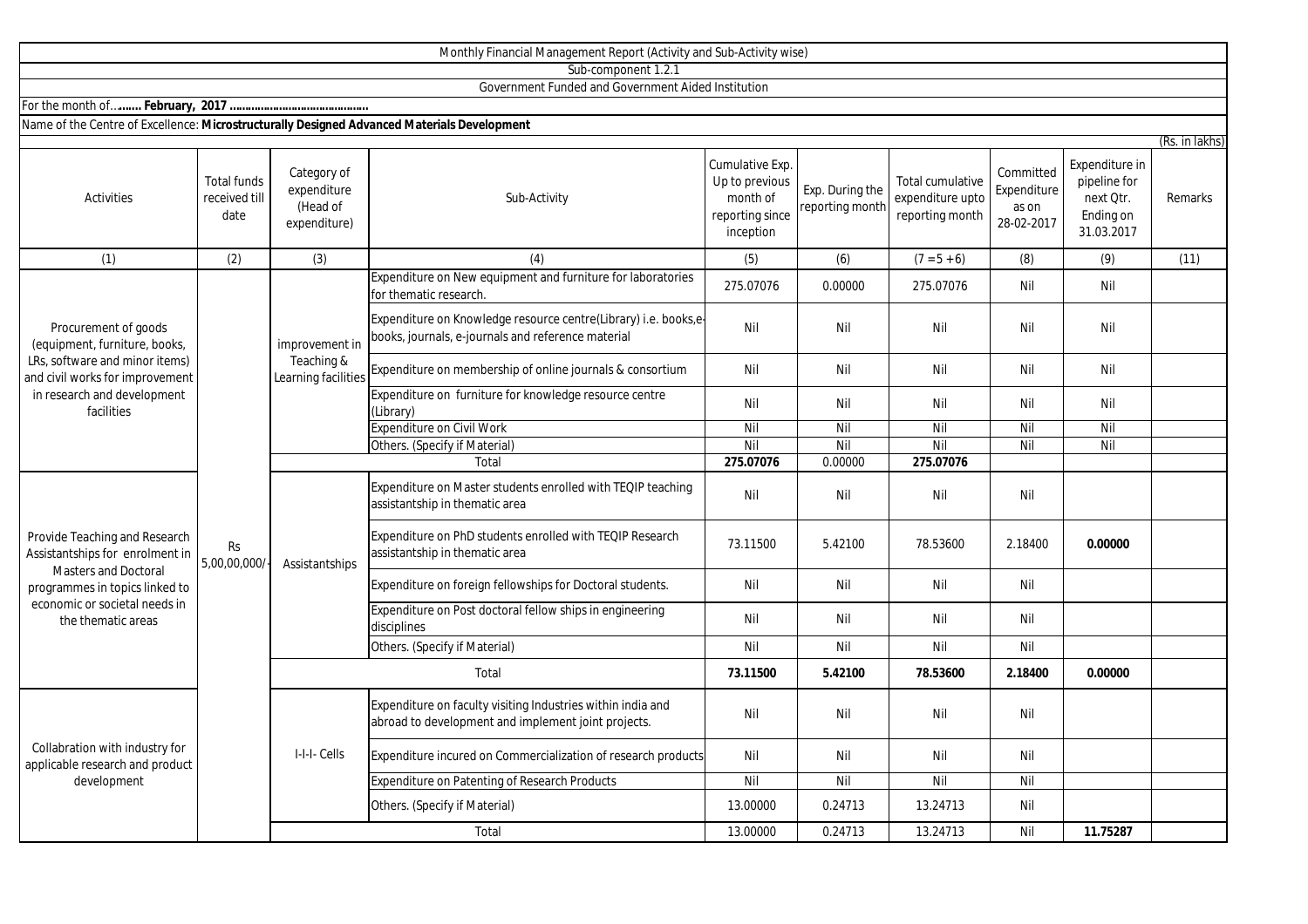| Activities                                                                                                                                                 | <b>Total funds</b><br>received till<br>date | Category of<br>expenditure<br>(Head of<br>expenditure) | Sub-Activity                                                                                                                                   | Cumulative Exp.<br>Up to previous<br>month of<br>reporting since<br>inception | Exp. During the<br>reporting month | Total cumulative<br>expenditure upto<br>reporting month | Committed<br>Expenditure<br>as on<br>28-02-2017 | Expenditure in<br>pipeline for<br>next Otr.<br>Ending on<br>31.03.2017 | Remarks |
|------------------------------------------------------------------------------------------------------------------------------------------------------------|---------------------------------------------|--------------------------------------------------------|------------------------------------------------------------------------------------------------------------------------------------------------|-------------------------------------------------------------------------------|------------------------------------|---------------------------------------------------------|-------------------------------------------------|------------------------------------------------------------------------|---------|
|                                                                                                                                                            |                                             | <b>R&amp;D</b>                                         | Expenditure on Securing sponsored projects and Consultancy<br>assignments                                                                      | Nil                                                                           | Nil                                | Nil                                                     | Nil                                             |                                                                        |         |
|                                                                                                                                                            |                                             |                                                        | Expenditure on Publication of research papers in peer reviewed<br>journals                                                                     | 0.08092                                                                       | $\mathbf 0$                        | 0.08092                                                 | Nil                                             |                                                                        |         |
|                                                                                                                                                            |                                             |                                                        | Expenditure incured on Commercialization of research products                                                                                  | Nil                                                                           | Nil                                | Nil                                                     | Nil                                             |                                                                        |         |
|                                                                                                                                                            |                                             |                                                        | <b>Expenditure on Patenting of Research Products</b>                                                                                           | 2.89450                                                                       | 0.00000                            | 2.89450                                                 | Nil                                             |                                                                        |         |
| National / International<br>collabration for Research and<br>Development activities with<br>$\mathsf{R}$<br>Academic Institutions and<br>& D organisations |                                             |                                                        | Expenditure on amount paid to Consultant for participation in<br>Research & Development and for delivering expert lectures                     | Nil                                                                           | Nil                                | Nil                                                     | Nil                                             |                                                                        |         |
|                                                                                                                                                            |                                             |                                                        | Expenditure on faculty visiting Industries within india and<br>abroad to development and implement joint projects.                             | Nil                                                                           | Nil                                | Nil                                                     | Nil                                             |                                                                        |         |
|                                                                                                                                                            |                                             |                                                        | Expenditure on characterization of sample of R & D projects                                                                                    | Nil                                                                           | Nil                                | Nil                                                     | Nil                                             |                                                                        |         |
|                                                                                                                                                            |                                             |                                                        | Expenditure on Presentation of paper in International Seminar,<br>Conference etc. by Doctoral students                                         | 19.63817                                                                      | 0.00000                            | 19.63817                                                | Nil                                             |                                                                        |         |
|                                                                                                                                                            |                                             |                                                        | Others. (Specify if Material)                                                                                                                  | 24.20659                                                                      | $\mathbf 0$                        | 24.20659                                                | Nil                                             |                                                                        |         |
|                                                                                                                                                            |                                             |                                                        | Total                                                                                                                                          | 46.82018                                                                      | 0.00000                            | 46.82018                                                | <b>Nil</b>                                      | 1.06982                                                                |         |
| Enhancing research competence<br>of faculty and knowledge sharing<br>in thematic areas, both within<br>India and abroad                                    |                                             | <b>FSD</b>                                             | Expenditure on faculty training for enhancement of Research<br>competence in thematic areas                                                    | 3.58528                                                                       | $\mathbf 0$                        | 3.58528                                                 | Nil                                             |                                                                        |         |
|                                                                                                                                                            |                                             |                                                        | Expenditure incurred on Participation by faculty in seminars,<br>conferences, workshops and Continuing Education Programes<br>(CEPs) etc.      | 1.91592                                                                       | 0.00000                            | 1.91592                                                 | Nil                                             |                                                                        |         |
|                                                                                                                                                            |                                             |                                                        | Expenditure on Organizing thematic area training programmes,<br>workshops, seminars, conferences and Continuing Education<br>Programmes (CEPs) | 13.1055                                                                       | 20.72461                           | 33.83011                                                | Nil                                             |                                                                        |         |
|                                                                                                                                                            |                                             |                                                        | Expenditure on staff development                                                                                                               | Nil                                                                           | Nil                                | Nil                                                     | Nil                                             |                                                                        |         |
|                                                                                                                                                            |                                             |                                                        | Expenditure on seed grant to researchers to venture into new<br>directions within the specified theme.                                         | Nil                                                                           | Nil                                | Nil                                                     | Nil                                             |                                                                        |         |
|                                                                                                                                                            |                                             |                                                        | Others. (Specify if Material)                                                                                                                  | Nil                                                                           | Nil                                | Nil                                                     | Nil                                             |                                                                        |         |
|                                                                                                                                                            |                                             | Total                                                  |                                                                                                                                                | 18.6067                                                                       | 20.72461                           | 39.33131                                                | 1.77539                                         | 2.89330                                                                |         |
| Incremental operating cost                                                                                                                                 |                                             | <b>IOC</b>                                             |                                                                                                                                                | 24.45659                                                                      | 0.83043                            | 25.28702                                                | 0.75000                                         | 1.35298                                                                |         |
| <b>GRAND TOTAL</b>                                                                                                                                         |                                             |                                                        | 451.06923                                                                                                                                      | 27.22317                                                                      | 478.29240                          | 4.70939                                                 | 17.06897                                        |                                                                        |         |